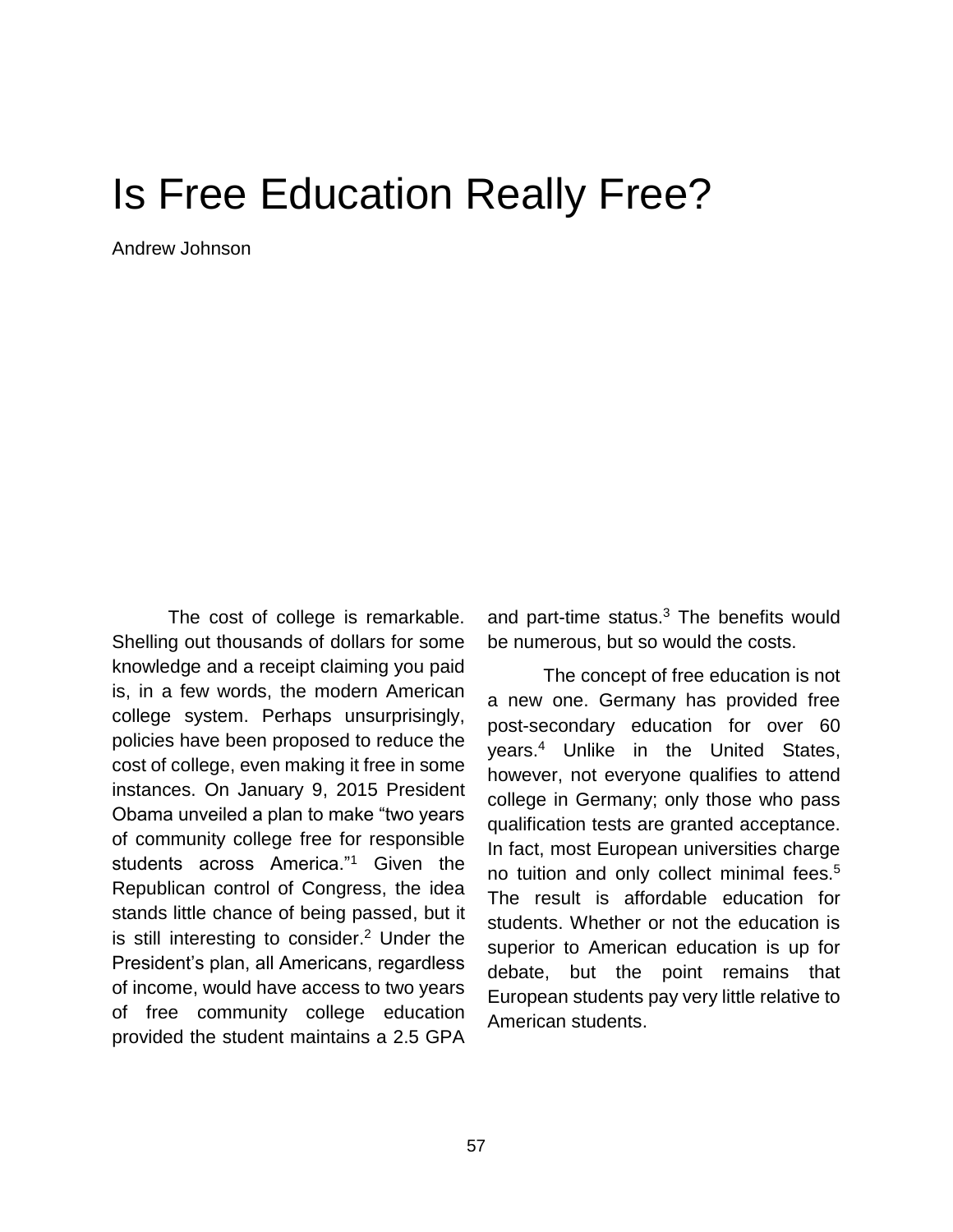American students, upon graduation from high school, often chose not to attend college simply because of costs.<sup>6</sup> The average cost of attending a public college in America, including room and board, is over \$20,000 per year.<sup>7</sup> The low price of community colleges, specifically \$3,300 per year, entices students to remain at home and commute to a local community college. Students who take out loans to pay for college carry, on average, \$27,850 in debt.<sup>8</sup> In May 2013, total United States student debt was estimated to surpass \$1.2 trillion*.* <sup>9</sup> American student debt constricts the economy by reallocating potential consumption to the paying of interest. Avenues to reduce student debt are becoming increasingly common, with America's College Promise among the most popular. President Obama unveiled this plan as a solution to help middle class families cover the cost of college. The program doesn't seek to assist low-income students who already receive grants, such as the Pell Grant, to attend community college.<sup>10</sup> Obama instead desires for the plan to assist middle class families who otherwise would not qualify to receive funding for college.

Liberals and conservatives alike acknowledged the benefits of a more educated public and middle class but were simultaneously skeptical of the source of funding. Seventy-five percent of funding would come from the federal government and states would cover the remaining

## **Even though the proposed plan would constitute less than 0.1 percent of the federal budget, the costs are still substantial to state governments, especially in an era of declining investment in public colleges and universities.**

twenty-five percent.<sup>11</sup> Requiring states to cover 25 percent of the budget could prove to be controversial if state governments don't want to allocate funds for the program. Overall, costs are expected to reach \$60 billion over ten years to pay for the estimated 9 million students who will attend community college.<sup>12</sup> Even though the proposed plan would constitute less than 0.1 percent of the federal budget, the costs are still substantial to state governments, especially in an era of declining investment in public colleges and universities.

The positive externalities of an educated population increase the general well-being of people's lives. Higher educated citizens are more likely to appropriately self-diagnose health levels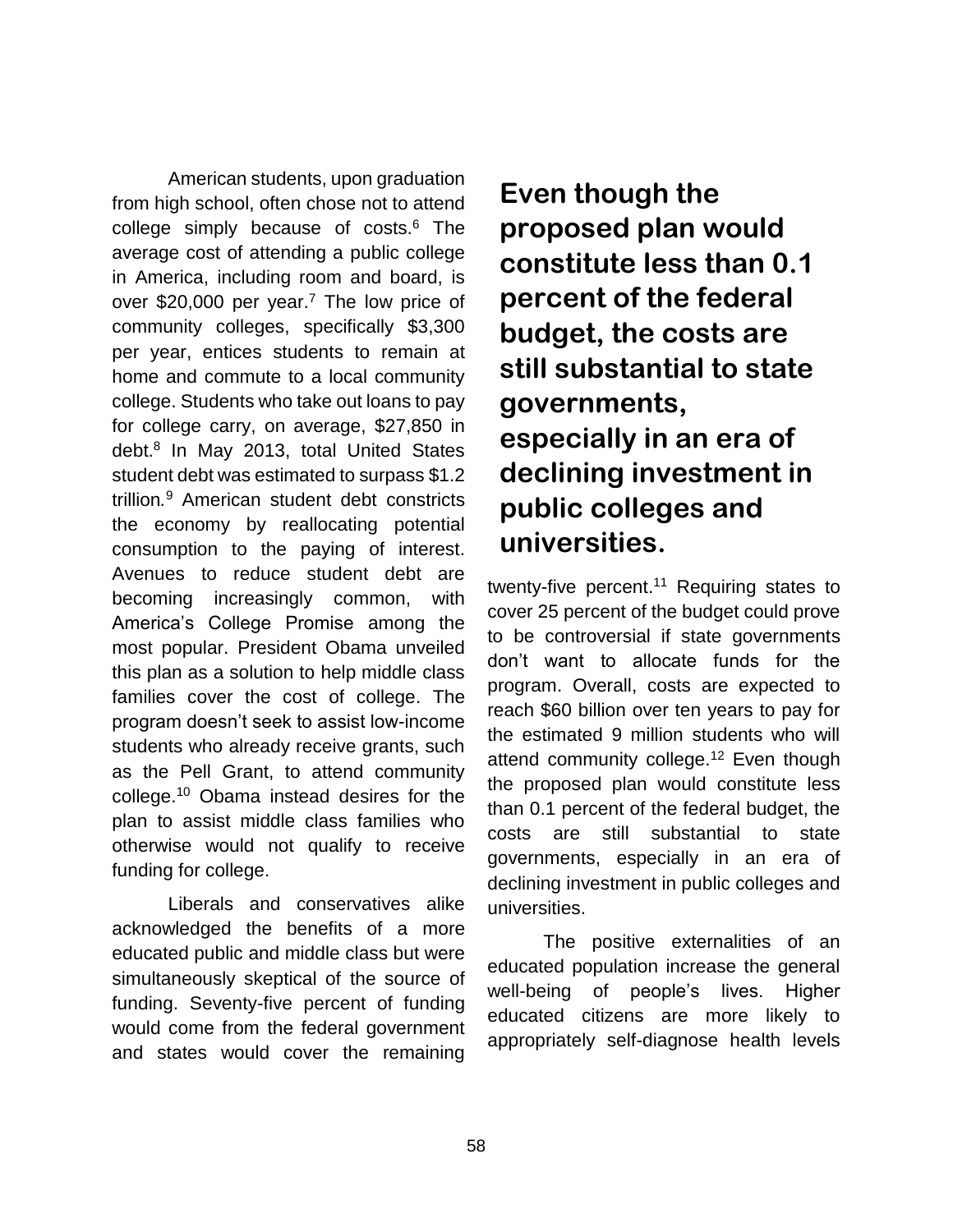and make necessary changes.<sup>13</sup> Studies have shown a negative correlation between obesity and education levels.<sup>14</sup> Households with less than a high school degree had a nearly 25 percent obesity rate compared with 10 percent in households with a bachelor's degree.<sup>15</sup> Americans with a bachelor's degree lived, on average, 9.3 years longer than those with less than a high school degree.<sup>16</sup> Considering obesity related problems cost the U.S. between \$147 billion and \$209 billion every year, any reduction in obesity would greatly benefit the nation. 17, 18

Higher education levels also reduce crime and promote governmental integrity. The probability of imprisonment decreases with each additional year of schooling.<sup>19</sup> If the public was more educated, prison costs, which currently reach \$39 billion annually, could drop. <sup>20</sup> Voter participation is also higher when education levels are higher. Milton Friedman, in *Capitalism and Federalism,* writes, "A stable and democratic society is impossible without a minimum degree of literacy and knowledge."<sup>21</sup> Democratic participation necessitates that most citizens are well educated and well informed of public affairs. Those who enroll in college, regardless of completion, are nearly 20 percent more likely to vote in elections.<sup>22</sup> Governmental officials are less likely to succumb to corrupt acts when their constituents are better educated. $23$ 

America's College Promise, in addition to externalities, may provide economic benefits for America as a whole. The White House hasn't yet provided an estimate for total economic benefit and studies haven't yet been conducted evaluating the President's plan. However, a few other findings can be analyzed despite a lack of direct empirical evidence on the topic. A study evaluating community colleges in Kentucky found that individuals with an associate's degree make 24 percent more, on average, than those who only have a high school degree. $^{24}$  The same study found a 10 percent increase in Kentucky's community college enrollment would provide benefits, economic and social, between \$48 million and \$61 million.

This is quite a substantial benefit for a single state, but it should be noted that these benefits do not necessarily translate into America's College Promise. Foremost amongst these discrepancies, increasing community college enrollment by 10 percent would be difficult because most people who would attend community college are already enrolled. The White House does estimate, however, nearly "9 million students could benefit."<sup>25</sup> This estimate primarily includes the 6.8 million students already enrolled in community colleges.<sup>26</sup>

A study by RAND found governments receive a greater net public budget when citizens attain higher education levels.<sup>27</sup> In other words, the more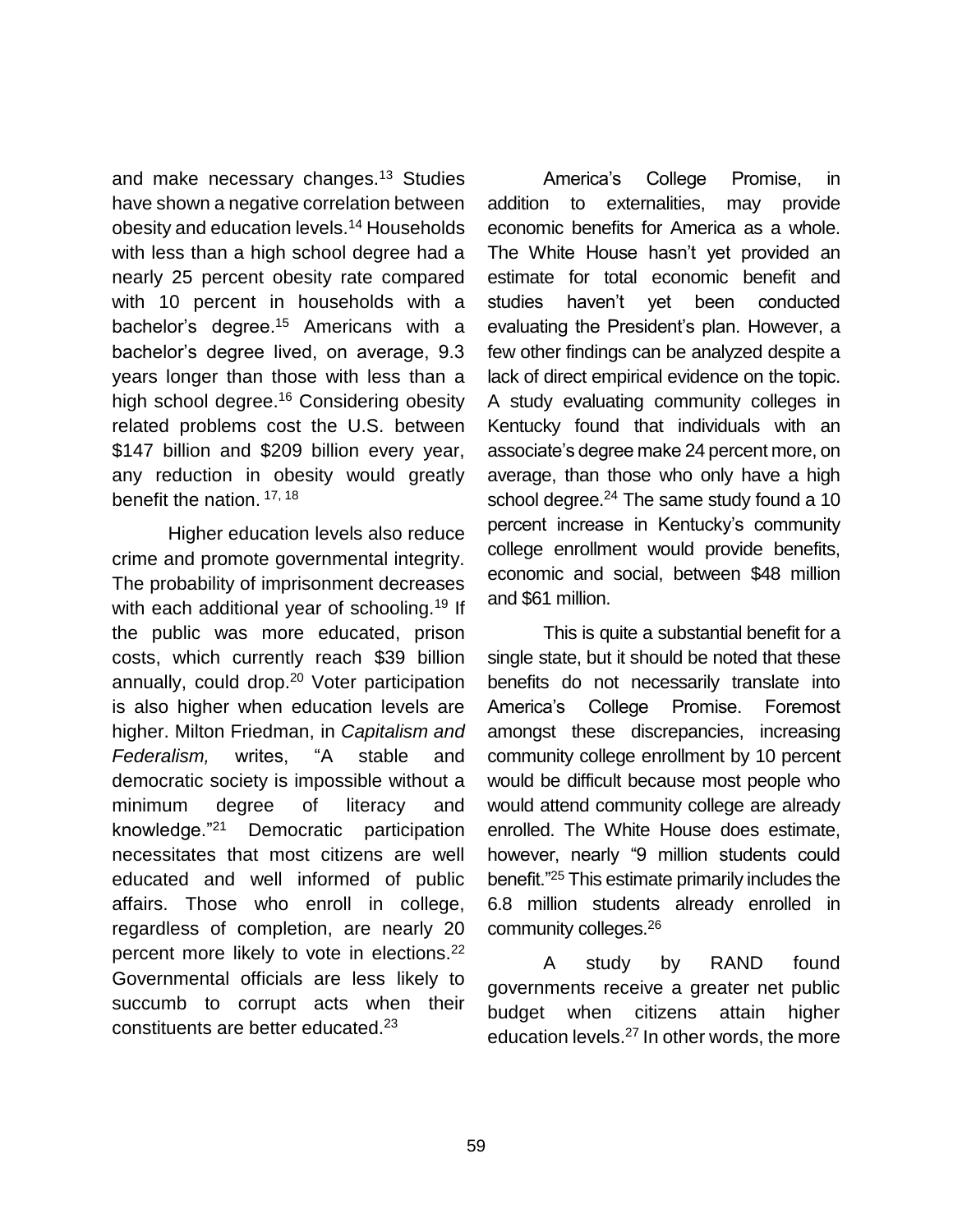people that go to college, the more money the government will receive in tax revenue. The RAND study measured the increased tax revenue and found that increasing educational levels from high school to some colleges garnered nearly \$40,000 in net lifetime tax revenue.<sup>28</sup> Additionally, an investigation by CEO's for Cities found that in 51 metropolitan regions across the U.S., a 1 percent increase in educational attainment would provide a nearly \$124 billion increase in annual aggregate household income.<sup>29</sup> Even with a conservative estimate of the federal tax rate at 15 percent, the economic benefits could surpass \$18 billion each year.

America's College Promise draws inspiration from a similar program in Tennessee called the Tennessee Promise.<sup>30</sup> The official website of the program states that the Tennessee Promise, "will provide students a last-dollar scholarship, meaning the scholarship will cover tuition and fees not covered [by other grants]."<sup>31</sup> Funding for the program primarily comes from private donations, a reduction of HOPE awards and spillovers from the Tennessee lottery.<sup>32</sup> HOPE grants in Tennessee provide students minimal assistance (\$1,500-\$2,250 per year) in return for enrolling in a college. $33$  Reducing the program's award amount to pay for community college will reallocate funds and will not cost the government too much more. There is very little impact on taxes paid by Tennessee residents, unlike America's

College Promise, which will be funded primarily by taxpayers. Another issue is that the Tennessee Promise hasn't been implemented yet. America's College Promise is based on a program that won't begin until the fall of 2015.<sup>34</sup> President Obama has also mentioned that the plan has similarities with a program in Chicago. The Chicago Star Scholarship covers the costs of tuition, books and fees. No implementation of the programs has occurred, however, so there is no data on the success of the programs.<sup>35</sup>

A local program that has been in effect for a few years is the Pittsburgh Promise. The Pittsburgh Promise provides graduates of Pittsburgh public schools up to 10,000 dollars a year to attend a college, either two or four year, in the Commonwealth of Pennsylvania.<sup>36</sup> The program is funded almost entirely by private fundraising and is expected to cost \$250 million over 10 years.<sup>37</sup> Since 2008, more than 5,500 students have received a grant to pursue higher education. The program has shown tremendous success in increasing the amount of college graduates in the city of Pittsburgh.<sup>38</sup> A CEO's for Cities presentation estimates that if 1 percent more people in the city of Pittsburgh attain a college degree, the city could experience an annualized benefit of \$1.8 billion.<sup>39</sup> However, funding for this program comes almost entirely from private donors and not the city budget, making it far less controversial.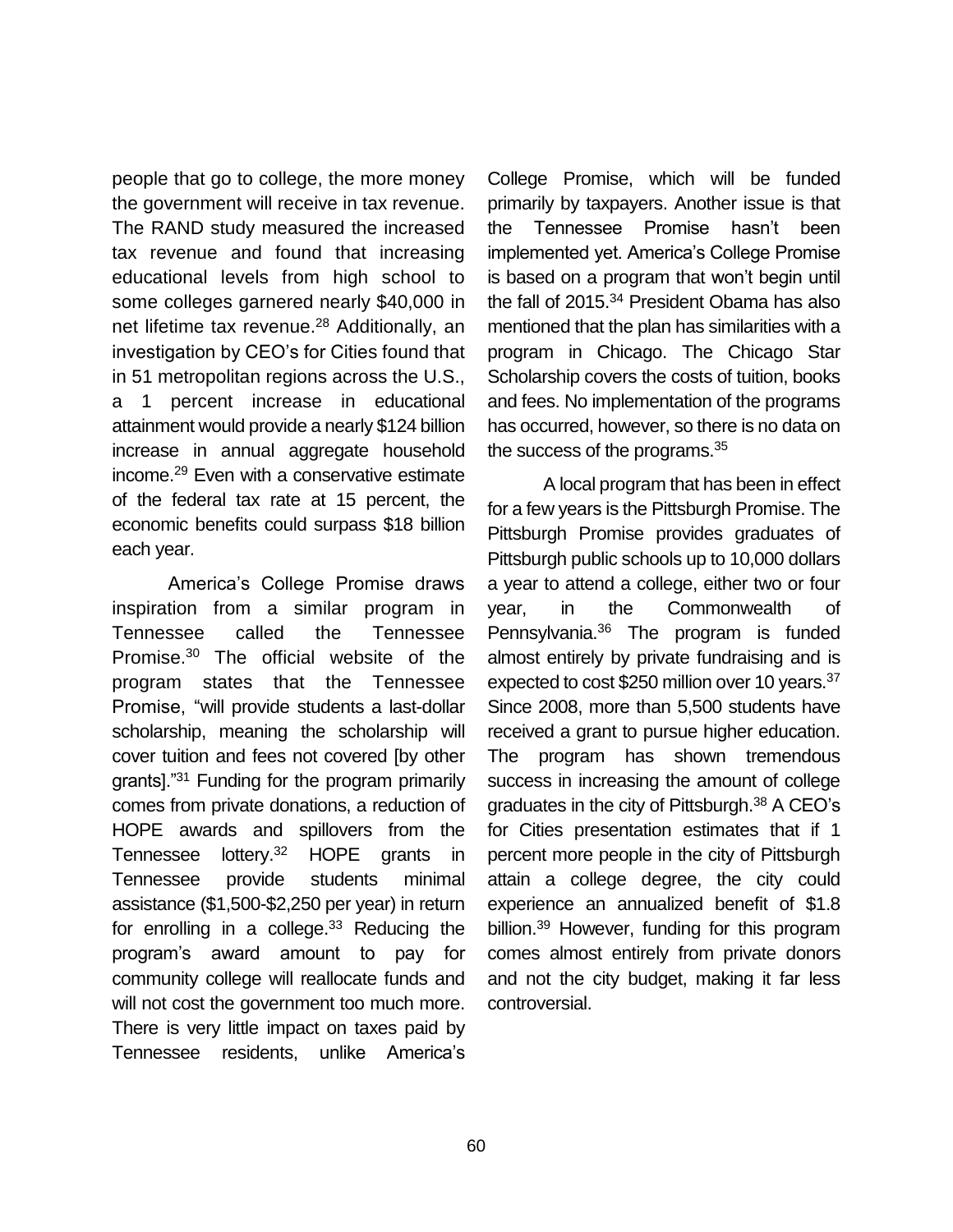The main criticism of America's College Promise involves the extent to which educational levels will actually increase. Many students don't even graduate high school, and many who start college don't finish. <sup>40</sup> In fact, over the past 20 years, nearly 30 million individuals have enrolled in a college but didn't finish. If America's College Promise funded everyone who enrolled in a community college, the cost of paying for students who end up not even graduating could be enormous. Much of the 60 billion dollars spent on the program would undoubtedly pay for students whose education level would be unchanged.

Another problem is uneven concentration of community colleges, which would further divide the educated from the uneducated. Many citizens do not live near a community college and would receive no benefit from the free tuition. The term "education desert" refers to a region or community where educational opportunities are limited. A study evaluating commuting zones found that 11 percent of the U.S. population live in an education desert.<sup>41</sup> The same study discovered Hispanics or other low educational attainment minority groups often populated these areas. Since not everyone has access to a community college, America's College Promise could unfairly benefit those who do.

Education deserts could further the additional problem of substandard education. A study found that living close to a community college increased the probability of attending college but reduced total education attainment. <sup>42</sup> The reasoning being that many students who would have otherwise attended a four-year college settled for attending the community college and never obtained a bachelor's degree. President Obama's plan could possibly decrease education attainment because students would choose to attend a community college in lieu of a four-year college. This concern, however, is minimal because it happens on such a small scale.

Despite questions surrounding America's College Promise, its likely benefits — namely, increased health of citizens and increased government participation — vastly outweigh its potential setbacks. The program would increase the competitive nature of America's economy as well as raising tax revenue, which could assist in paying for the program. Above all, America's College Promise revives necessary standards that can stimulate a rise in education and competitiveness in an increasingly globalized atmosphere.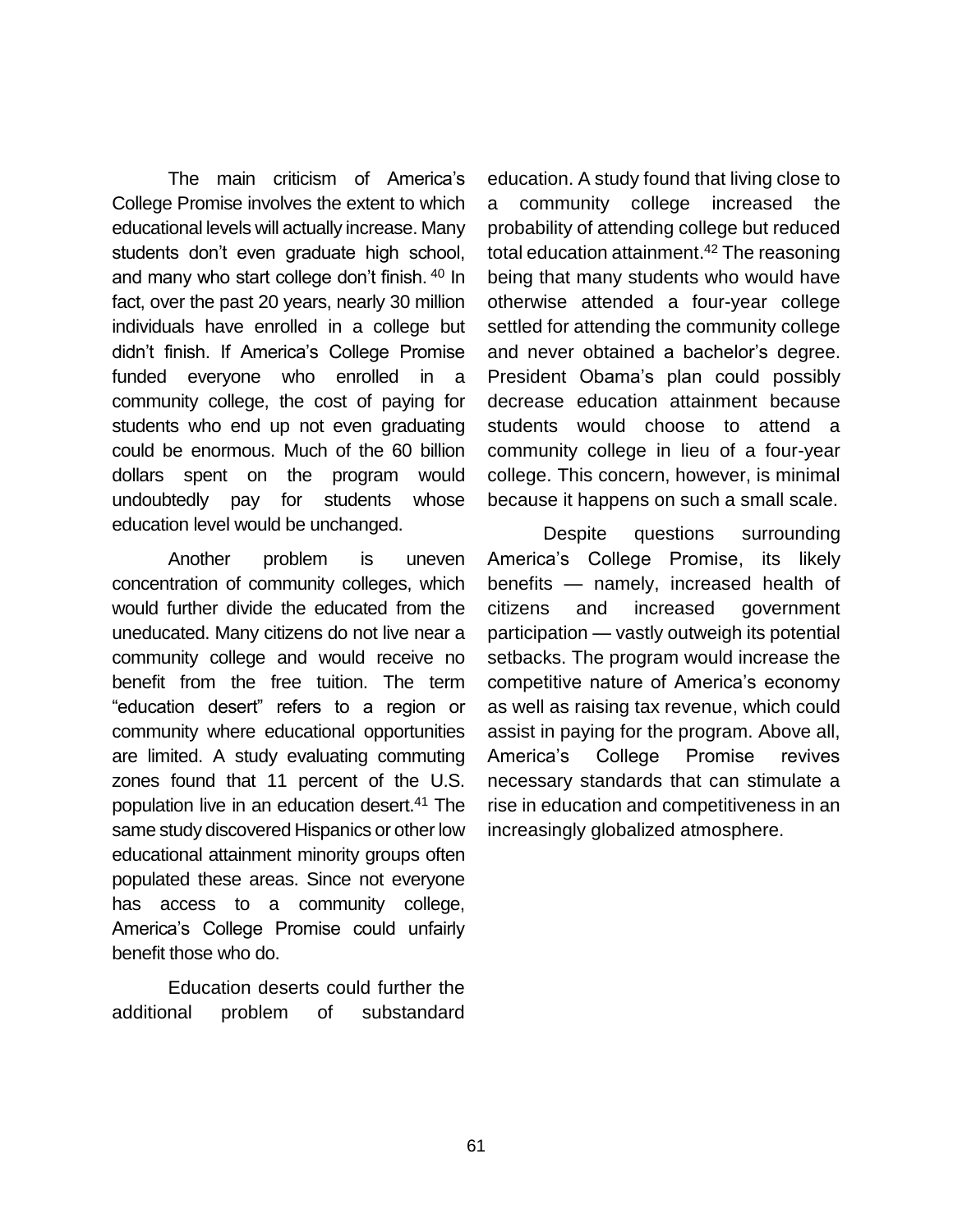- <sup>1</sup> Hudson, David. "The President Proposes to Make Community College Free for Responsible Students for 2 Years." The White House. January 8, 2015. [http://www.whitehouse.gov/blog/2015/01/](http://www.whitehouse.gov/blog/2015/01/08/president-proposes-make-community-college-free-responsible-students-2-years) [08/president-proposes-make-community](http://www.whitehouse.gov/blog/2015/01/08/president-proposes-make-community-college-free-responsible-students-2-years)[college-free-responsible-students-2](http://www.whitehouse.gov/blog/2015/01/08/president-proposes-make-community-college-free-responsible-students-2-years) [years.](http://www.whitehouse.gov/blog/2015/01/08/president-proposes-make-community-college-free-responsible-students-2-years) (Accessed March 20, 2015).  $\overline{\phantom{a}}$
- <sup>2</sup> [Diamond, Jeremy, and Matthew Hoyle. "Can](http://www.cnn.com/2015/01/09/politics/obama-community-college-fate/)  [Obama's Community College Plan Get](http://www.cnn.com/2015/01/09/politics/obama-community-college-fate/)  [through Congress? -](http://www.cnn.com/2015/01/09/politics/obama-community-college-fate/) CNN.com." CNN. [January 20, 2015. Accessed March 20,](http://www.cnn.com/2015/01/09/politics/obama-community-college-fate/)  [2015.](http://www.cnn.com/2015/01/09/politics/obama-community-college-fate/)
- 3 "FACT SHEET White House Unveils America's College Promise Proposal: Tuition-Free Community College for Responsible Students." The White House. January 9, 2015. Accessed March 20, 2015. http://www.whitehouse.gov/thepress-office/2015/01/09/fact-sheet-whitehouse-unveils-america-s-college-promiseproposal-tuitio.
- <sup>4</sup> Phillips, David. "The Enduring Nature of the Tripartite System of Secondary Schooling in Germany: Some Explanations." *British Journal of Educational Studies* 48, no. 4 (2000): 391-412. Accessed March 20, 2015. http://www.jstor.org/stable/pdf/1555891.p

df.

<sup>5</sup> Aghion, Philippe, and Mathias Dewatripont. "Higher Aspirations: An Agenda for Reforming **European** Universities." *Bruegel Blueprint Series* 5 (2008). Accessed March 20, 2015. http://www.eua.be/fileadmin/user\_upload/f

iles/newsletter/BPJULY2008University.pd f

- <sup>6</sup> Burdman, Pamela. "The Student Debt Dilemma: Debt Aversion as a Barrier to College Access." EScholarship. October 1, 2005. Accessed March 20, 2015. http://escholarship.org/uc/item/6sp9787j# page-2.
- <sup>7</sup>U.S. Department of Education, National Center for Education Statistics, Projections of Education Statistics to 1986-87; Higher Education General Information Survey (HEGIS), "Institutional Characteristics of Colleges and Universities" surveys, 1969-70 through 1985-86; "Fall Enrollment in Institutions of Higher Education" surveys, 1963 through 1985; Integrated Postsecondary Education Data System (IPEDS), "Fall Enrollment Survey" (IPEDS-EF:86-99) and "Institutional Characteristics Survey" (IPEDS-IC:86-99); IPEDS Spring 2001 through Spring 2013, Enrollment component; and IPEDS Fall 2000 through Fall 2012, Institutional Characteristics component, [https://nces.ed.gov/programs/digest/d13/t](https://nces.ed.gov/programs/digest/d13/tables/dt13_330.10.asp)

[ables/dt13\\_330.10.asp](https://nces.ed.gov/programs/digest/d13/tables/dt13_330.10.asp) (Accessed April 2, 2015).

- <sup>8</sup> Reed. Matthew, and Debbie Cochrane. "Student Debt and the Class of 2013." *Project on Student Debt*, 2014. Accessed March 20, 2015. http://projectonstudentdebt.org/files/pub/cl assof2013.pdf.
- <sup>9</sup> Chopra, Rohit. "Student Debt Swells, Federal Loans Now Top a Trillion Newsroom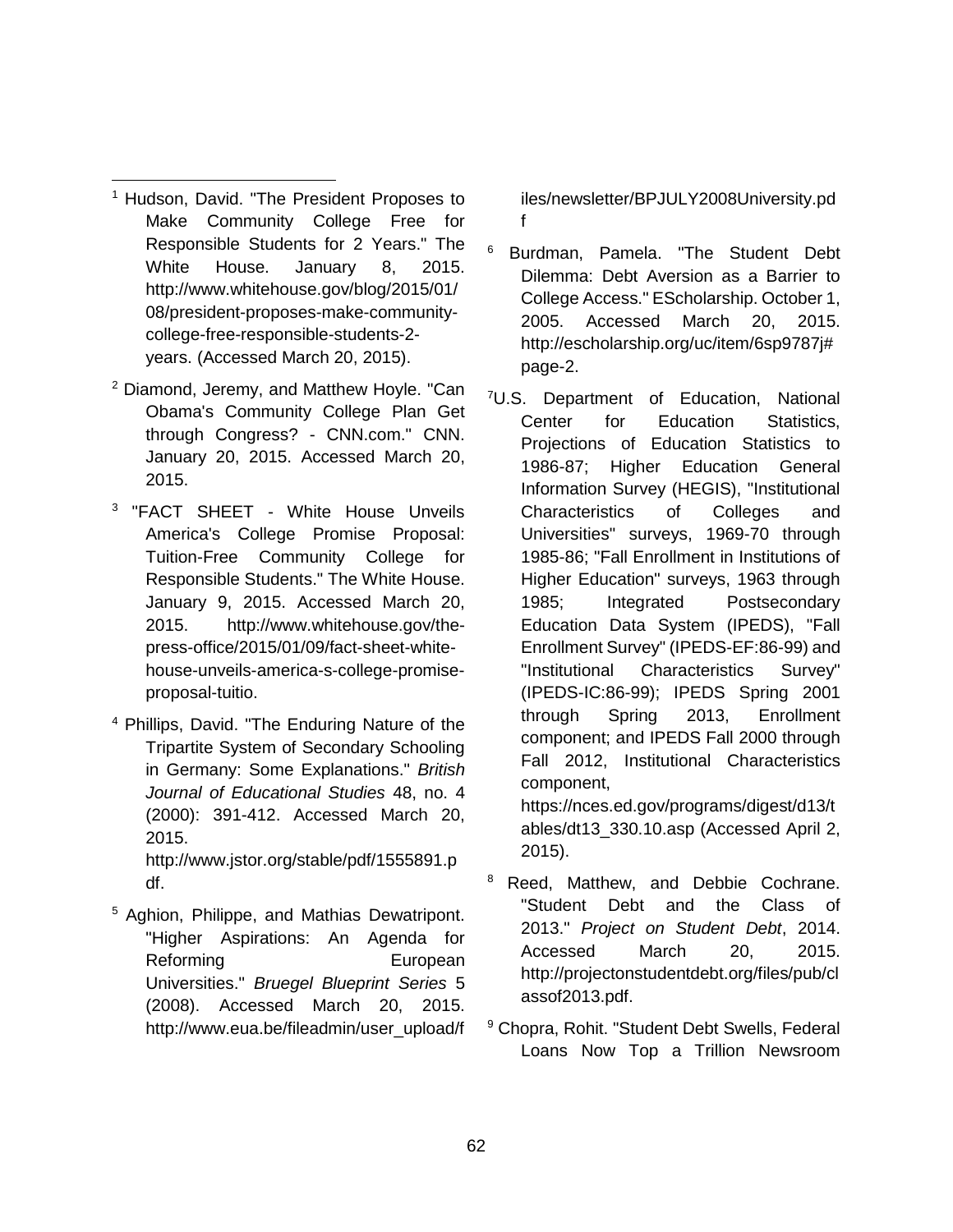Consumer Financial Protection Bureau." Consumer Financial Protection Bureau. July 17, 2013. Accessed March 20, 2015. http://www.consumerfinance.gov/newsroo m/student-debt-swells-federal-loans-nowtop-a-trillion/.

- Hillman, Nicolas, "America's College Promise: Prospects, Concerns, and the Need for More Research." University of Wisconsin-Madison. January 12, 2015. Accessed March 20, 2015. https://wiscape.wisc.edu/wiscape/home/bl og/wiscape-blog/2015/01/12/america-scollege-promise-prospects-concerns-andthe-need-for-more-research.
- <sup>11</sup> The White House, Ibid.

 $\overline{\phantom{a}}$ 

- <sup>12</sup> Mitchell, Ted. "Menu." EDgov Blog. January 21, 2015. Accessed March 20, 2015. http://www.ed.gov/blog/2015/01/americas -college-promise-a-ticket-to-the-middleclass/.
- <sup>13</sup>Grossman, Michael, "Education and Nonmarket Outcomes," Handbook of the Economics of Education 1 (2006): 578-633 http://faculty.ses.wsu.edu/cowan/teaching /593/grossman education published version.pdf (Accessed March 20, 2015).
- <sup>14</sup> Chou, Shin, and Michael Grossman, "An Economic Analysis of Adult Obesity: Results from the Behavioral Risk Factor Surveillance System," Journal of Health Economics 23, no, 3 (2004): 565-87 http://www.sciencedirect.com/science/arti cle/pii/S0167629604000207 (Accessed March 20, 2015).
- <sup>15</sup> "Higher Education and Income Levels Keys to Better Health, According to Annual

Report on Nation's Health," Centers for Disease Control and Prevention, May 16, 2012

http://www.cdc.gov/media/releases/2012/ p0516\_higher\_education.html (Accessed March 20, 2015).

- <sup>16</sup> "Health, United States, 2011: With Special Feature on Socioeconomic Status and Health," National Center for Health Statistics. 2012 http://www.cdc.gov/nchs/data/hus/hus11. pdf (Accessed March 20, 2015).
- <sup>17</sup> Finkelstein, Eric, Justin Trogdon, Joel Cohen, and William Dietz, "Annual Medical Spending Attributable to Obesity: Payer-And Service-Specific Estimates," Health Affairs 28, no, 5 (2009): W822-831 http://content.healthaffairs.org/content/28/ 5/w822.full.pdf (Accessed March 20, 2015).

18

[http://www.sciencedirect.com/science/arti](http://www.sciencedirect.com/science/article/pii/S0167629611001366) [cle/pii/S0167629611001366](http://www.sciencedirect.com/science/article/pii/S0167629611001366)

- <sup>19</sup> Lochner, Lance, and Enrico Moretti, "The Effect of Education on Crime: Evidence from Prison Inmates, Arrests, And Self-Reports," American Economic Review, 2004, 155-89 http://pubs.aeaweb.org/doi/pdfplus/10.125 7/000282804322970751 (Accessed March 20, 2015).
- <sup>20</sup> Henrichson, Christian, and Ruth Delaney, "The Price of Prisons: What Incarceration Costs Taxpayers," Federal Sentencing Reporter, 2012, 68-80 http://www.vera.org/sites/default/files/reso urces/downloads/Price\_of\_Prisons\_updat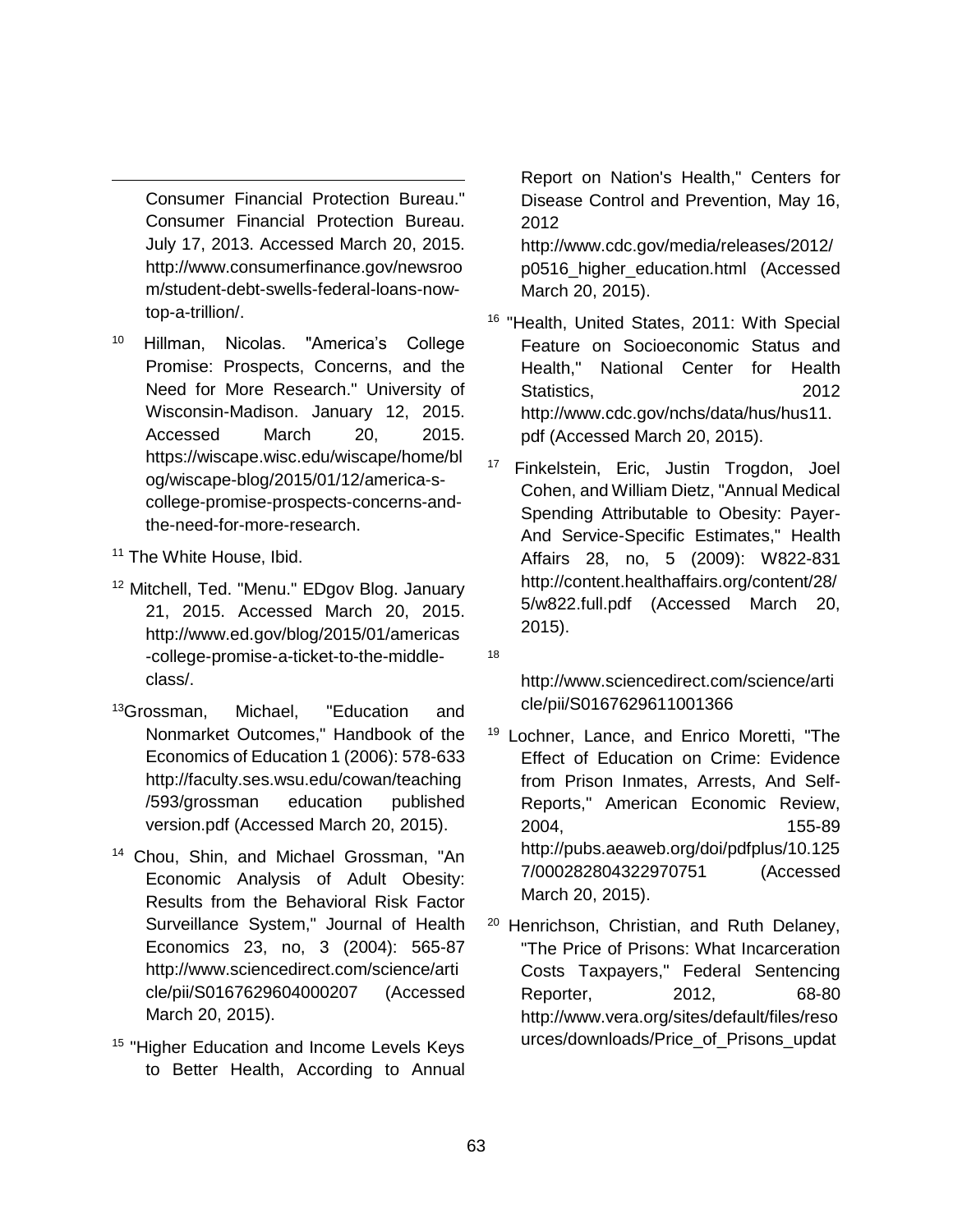ed\_version\_072512.pdf (Accessed March 20, 2015).

 $\overline{\phantom{a}}$ 

- <sup>21</sup> Friedman, Milton, "The Role of Government in Education (1962)," The Friedman Foundation for Educational Choice RSS http://www.edchoice.org/The-Friedmans/The-Friedmans-on-School-Choice/The-Role-of-Government-in-Education.aspx (Accessed March 20, 2015).
- <sup>22</sup> Dee, Thomas S, "Are There Civic Returns To Education?" *Journal of Public Economics*, 2003, 1697-720 <http://www.nber.org/papers/w9588.pdf> (Accessed March 20, 2015).
- <sup>23</sup> Glaeser, Edward, and Raven Saks, "Corruption in America," Journal of Public Economics 90 (2005): 1053-072 http://projects.iq.harvard.edu/files/gov212 6/files/glaesersaks\_2006.pdf (Accessed March 20, 2015).
- <sup>24</sup> Blomquist, Glenn, Paul Coomes, Christopher Jepsen, Brandon Koford, and Kenneth Troske, "Estimating the Social Value of Higher Education: Willingness to Pay for Community and Technical Colleges," *IZA Discussion Paper*, no, 4086 (2009) <http://ftp.iza.org/dp4086.pdf> (Accessed March 20, 2015).
- <sup>25</sup> White House, Ibid.
- <sup>26</sup> "Enrollment," American Association of Community Colleges [http://www.aacc.nche.edu/AboutCC/Tren](http://www.aacc.nche.edu/AboutCC/Trends/Pages/enrollment.aspx) [ds/Pages/enrollment.aspx](http://www.aacc.nche.edu/AboutCC/Trends/Pages/enrollment.aspx) (Accessed March 20, 2015).
- <sup>27</sup> Carroll, Stephen, and Emre Erkut, "How Taxpayers Benefit When Students Attain Higher Levels of Education," RAND, January 1, 2009 http://www.rand.org/content/dam/rand/pu bs/research\_briefs/2009/RAND\_RB9461. pdf (Accessed March 20, 2015).
- <sup>28</sup> Carroll, Ibid.
- <sup>29</sup> Cortright, Joe, "The City Dividends: How Cities Gain by Making Small Improvements in Metropolitan Performance," CEO's For Cities, September 1. 2008 http://www.pittsburghpromise.org/assets/d ocuments/City Dividends\_FINAL\_NewLook.pdf (Accessed March 20, 2015).

<sup>30</sup> The White House, Ibid.

- <sup>31</sup> "About." Tennessee Promise. Accessed March 20, 2015. http://tennesseepromise.gov/about.shtml.
- <sup>32</sup> "Tennessee Promise Frequently Asked Questions," Inside Higher Ed, n.d., [https://www.insidehighered.com/sites/default](https://www.insidehighered.com/sites/default/server_files/files/TN%20Promise%20FAQ.pdf) [/server\\_files/files/TN%20Promise%20FAQ.p](https://www.insidehighered.com/sites/default/server_files/files/TN%20Promise%20FAQ.pdf) [df](https://www.insidehighered.com/sites/default/server_files/files/TN%20Promise%20FAQ.pdf) (Accessed March 19, 2015).
- <sup>33</sup> "Tennessee Student Assistance Corporation." Tennessee Student Assistance Corporation. Accessed March 20, 2015. http://www.tn.gov/collegepays/mon\_colleg e/hope\_scholar.htm.
- <sup>34</sup> "About," Ibid.
- <sup>35</sup> "Chicago Star Scholarship." City Colleges of Chicago. Accessed March 20, 2015.